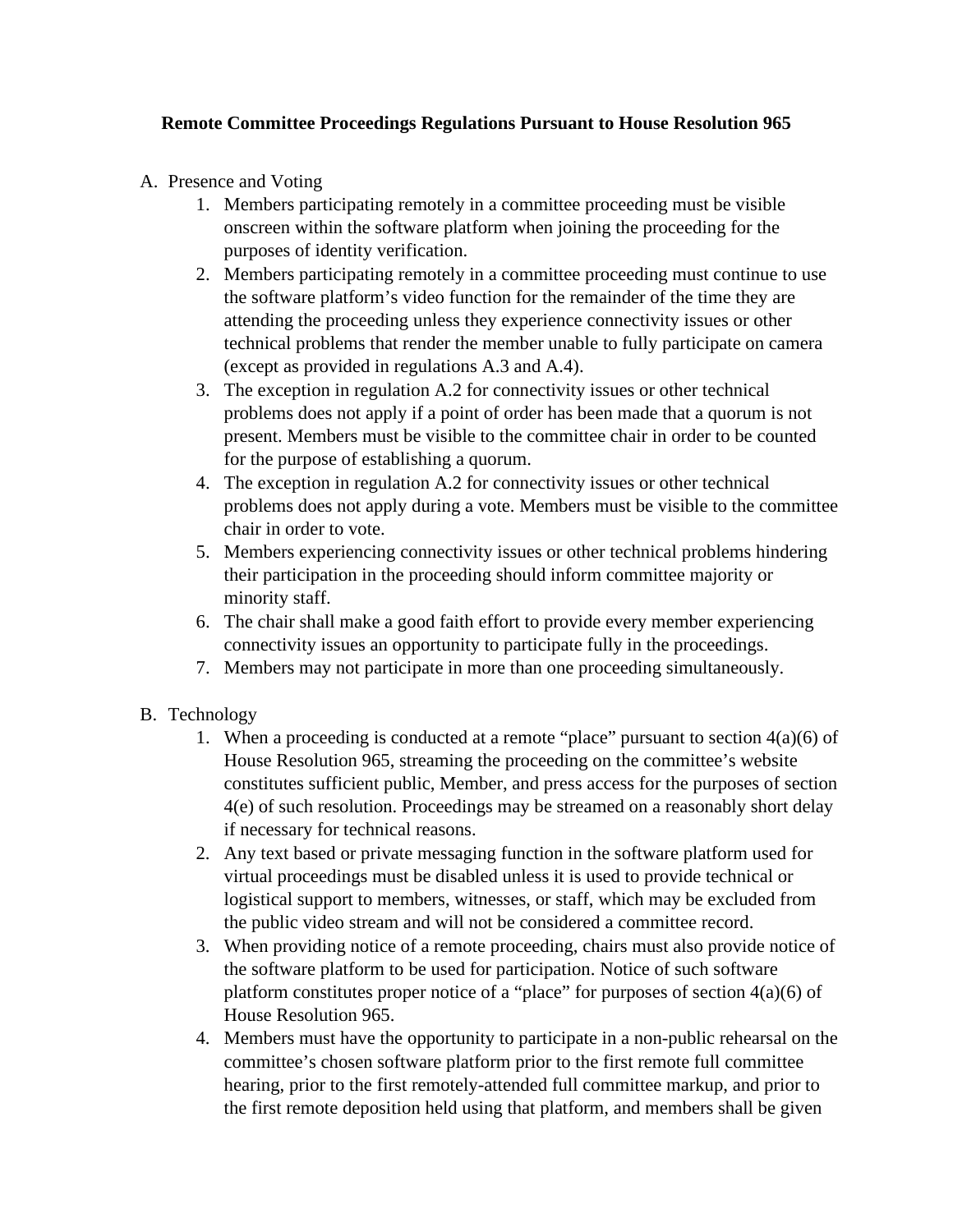reasonable notice (no less than 48 hours) regarding the timing of any such rehearsal. Subcommittee chairs are encouraged to provide the same non-public rehearsal opportunities to subcommittees.

- 5. Members participating remotely must be provided access to technical support via telephone throughout any proceeding.
- 6. Only members, witnesses, temporarily designated participating staff, and necessary support staff may have participatory access on the software platform, meaning access which enables an individual to speak and be seen, as opposed to simply viewing the proceeding.
- 7. The committee majority staff, in consultation with the committee minority staff, must prepare a list of individuals with participatory access on the software platform and share the list with members at least 24 hours prior to any proceeding, to the greatest extent practicable.
- 8. Official reporters should be given direct access to the platform itself rather than the livestream.
- 9. Members of the press and the public may view remote proceedings via the committee website, as outlined in regulation B.1.
- 10. Committees must conduct remote proceedings using software platforms certified by the Chief Administrative Officer. The Chief Administrative Officer should inform committees, including the ranking minority members, each time a software platform is certified.
- 11. To the greatest extent practicable, the software platform used for remote proceedings must enable participants to view proceedings in a "grid view" format.
- 12. Committee chairs should inform the chair and ranking minority member of the Committee on House Administration of any impactful technical issues arising from conducting proceedings remotely.

#### C. Deliberations

- 1. Committee chairs must allow members participating remotely reasonable latitude when they are seeking recognition for motions, points of order, or any other procedures where timeliness is a factor in the event that there are problems with technology such as lag or having the microphone muted.
- 2. Members participating remotely must seek recognition verbally. It is the responsibility of the member seeking recognition to unmute their microphone prior to speaking.
- 3. No one may unmute a member's microphone absent an explicit request from the member, which may be via another channel.
- 4. The chair or an individual designated by the chair may mute participants' microphones when they are not under recognition for the purposes of eliminating inadvertent background noise. This policy must be carried out uniformly and should be announced at the outset of the proceeding. Members should have a clear understanding of the need to unmute their microphone each time they wish to speak.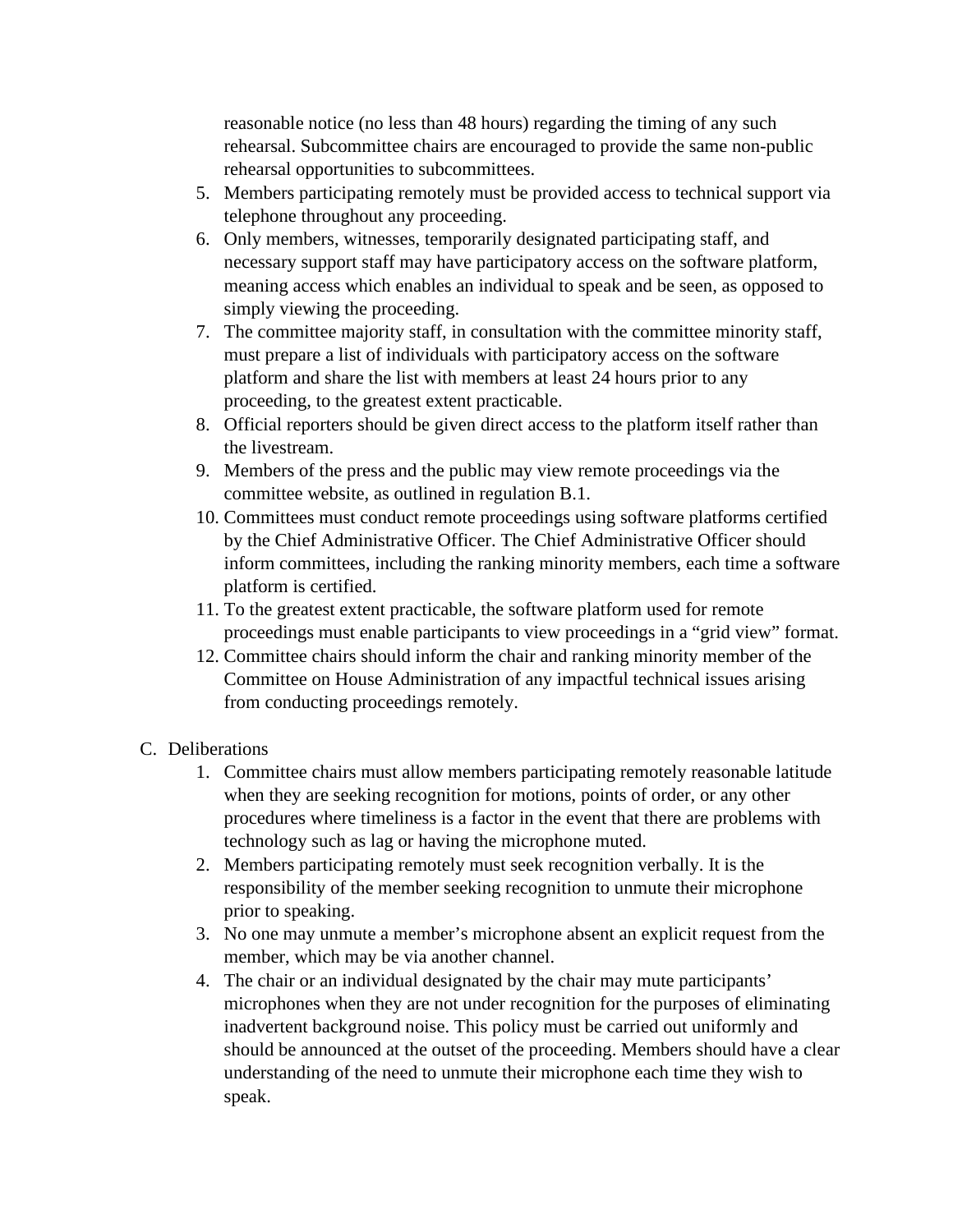### D. Decorum

- 1. Member microphones may not be muted for the purposes of enforcing decorum.
- 2. Members participating remotely must conform to the same standards for proper attire as are required to participate in a committee proceeding in person.
- 3. Members and witnesses participating remotely should appear before a nonpolitical, professionally appropriate background that is minimally distracting to other members and witnesses, to the greatest extent possible.
- 4. Members are expected to follow proper decorum with respect to the display of exhibits when participating remotely and should refrain from displaying an exhibit when not under recognition.
- E. Committee Process
	- 1. For purposes of section 4(b) of House Resolution 965, committees will be considered to have met the requirements for conducting a meeting if they have held at least two hearings with remote participation and if they have completed a non-public business meeting rehearsal pursuant to regulation B.4. One such hearing must be at the full committee level, and the other hearing may be at the subcommittee or full committee level.
	- 2. Committee chairs shall respect members' disparate time zones when scheduling committee proceedings.
	- 3. Committees shall provide an electronic repository, which may be an email inbox, for the submission of motions, amendments, and other documents pursuant to section 4(c)(3) of House Resolution 965 and shall notify members regarding how to properly submit documents electronically before and during a committee proceeding.
	- 4. Pursuant to section  $4(c)(5)$  of House Resolution 965, in determining the order in which amendments to a measure or matter pending before a committee will be considered in a proceeding with remote participants, the chair may give priority to amendments, otherwise in order, that have been filed with the committee through the electronic repository at least 4 hours prior to the business meeting on said measure or matter.
	- 5. Within 24 hours of declaring a recess pursuant to section  $4(c)(2)$  of House Resolution 965 the chair shall notify members of the circumstances which required the recess to be declared.
	- 6. Committees shall facilitate the maintenance of electronically-submitted documents as part of any committee record maintained pursuant to clause  $2(e)(1)$ of rule XI.
- F. Committee Reports
	- 1. Committee reports shall be filed in a single comprehensive submission including: (1) the report as a single electronic document; (2) the electronic files comprising such document; and (3) an electronic file containing the reported measure. Such committee reports shall not be officially processed unless all requirements are met, and properly filed reports shall be processed in the form submitted.